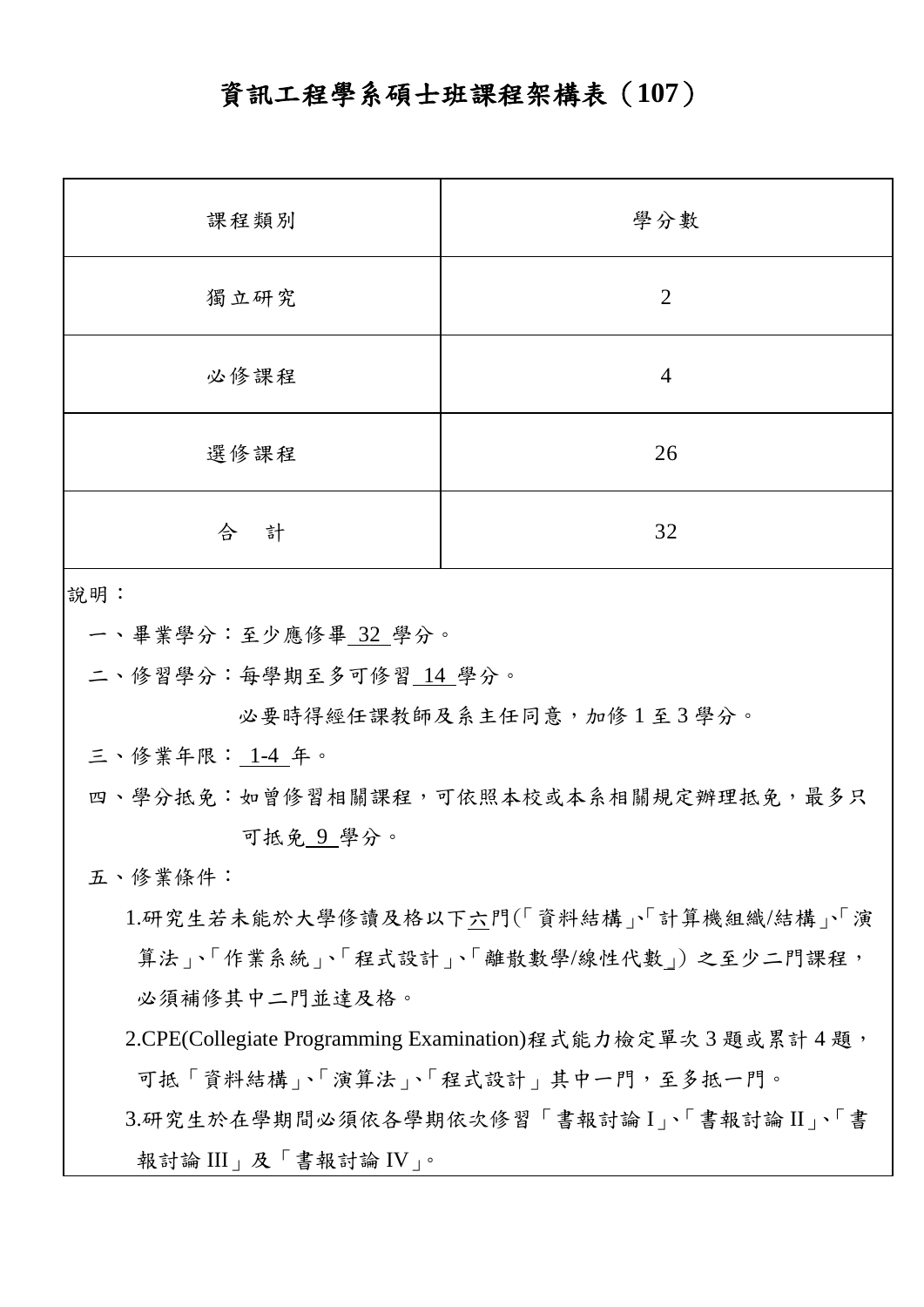| 一、必修課程          |                                                                         |        |                |                |          |              |  |  |
|-----------------|-------------------------------------------------------------------------|--------|----------------|----------------|----------|--------------|--|--|
| 科目代碼            | 科目名稱                                                                    | 選<br>別 | 學<br>分         | 時<br>數         | 開課<br>學期 | 備註           |  |  |
| <b>BCS10020</b> | 書報討論 I<br>Seminar I                                                     | 必      | $\overline{2}$ | $\overline{2}$ | 一上       |              |  |  |
| <b>BCS10030</b> | 書報討論 II<br>Seminar II                                                   | 必      | $\overline{2}$ | $\overline{2}$ | 一下       |              |  |  |
| <b>BCS10060</b> | 獨立研究<br>Independent Study                                               | 必      | $\overline{2}$ | $\overline{2}$ | 二上       |              |  |  |
| 二、選修課程          |                                                                         |        |                |                |          |              |  |  |
| 科目代碼            | 科目名稱                                                                    | 選<br>別 | 學<br>分         | 時<br>數         | 開課<br>學期 | 備<br>註       |  |  |
| <b>BCS20010</b> | 嵌入式微處理機系統<br><b>Embedded Micro-Processor System</b>                     | 選      | 3              | 3              | 一上       |              |  |  |
| <b>BCS20370</b> | 平行處理<br><b>Parallel Processing</b>                                      | 選      | $\mathfrak{Z}$ | 3              | 一上       |              |  |  |
| <b>BCS20030</b> | 行動計算<br><b>Mobile Computing</b>                                         | 選      | 3              | 3              | 一上       |              |  |  |
| <b>BCS20040</b> | 無線網際網路<br>Wireless Internet                                             | 選      | 3              | 3              | 一上       |              |  |  |
| <b>BCS20050</b> | 密碼學<br>Cryptography                                                     | 選      | 3              | 3              | 一上       |              |  |  |
| <b>BCS20060</b> | 高等軟體工程<br><b>Advanced Software Engineering</b>                          | 選      | 3              | 3              | 一上       |              |  |  |
| <b>BCS20070</b> | 物件導向軟體元件技術<br>Object-oriented Software Component<br>Technology          | 選      | 3              | 3              | 一上       |              |  |  |
| <b>BCS20080</b> | 軟體工程專題I<br>Special Topic on Software Engineering I                      | 選      | 3              | 3              | 一上       |              |  |  |
| <b>BCS20450</b> | 網路通訊專題I<br>Special Topics for Networking and<br><b>Communications I</b> | 選      | 3 <sup>1</sup> | 3              | 一上       |              |  |  |
| <b>BCS20100</b> | 計算機系統專題 I<br>Special Topic on Computer Systems I                        | 選      | 3              | 3              | 一上       |              |  |  |
| <b>BCS20110</b> | 高等計算機結構<br><b>Advanced Computer Architecture</b>                        | 選      | 3              | 3              | 一下       |              |  |  |
| <b>BCS20390</b> | 雲端運算<br><b>Cloud Computing</b>                                          | 選      | 3              | 3              | 一上<br>二上 | (一二年級合<br>開) |  |  |
| <b>BCS20460</b> | 多媒體網路通訊<br>Multimedia Networking and Communications                     | 選      | 3              | 3              | 一下       |              |  |  |
| <b>BCS20160</b> | 計算機與網路安全<br><b>Computer and Network Security</b>                        | 選      | 3              | $\overline{3}$ | 一下       |              |  |  |
| <b>BCS20170</b> | 無線通訊網路<br><b>Wireless Communication Network</b>                         | 選      | 3              | 3              | 一下       |              |  |  |
| <b>BCS20180</b> | 次世代網際網路<br><b>Next Generation Internet</b>                              | 選      | 3              | 3              | 一下       |              |  |  |
| <b>BCS20220</b> | 軟體工程專題II<br>Special Topic on Software Engineering II                    | 選      | 3              | $\overline{3}$ | 一下       |              |  |  |
| <b>BCS20470</b> | 網路通訊專題II<br>Special Topics for Networking and Communications<br>П       | 選      | 3              | $\overline{3}$ | 一下       |              |  |  |